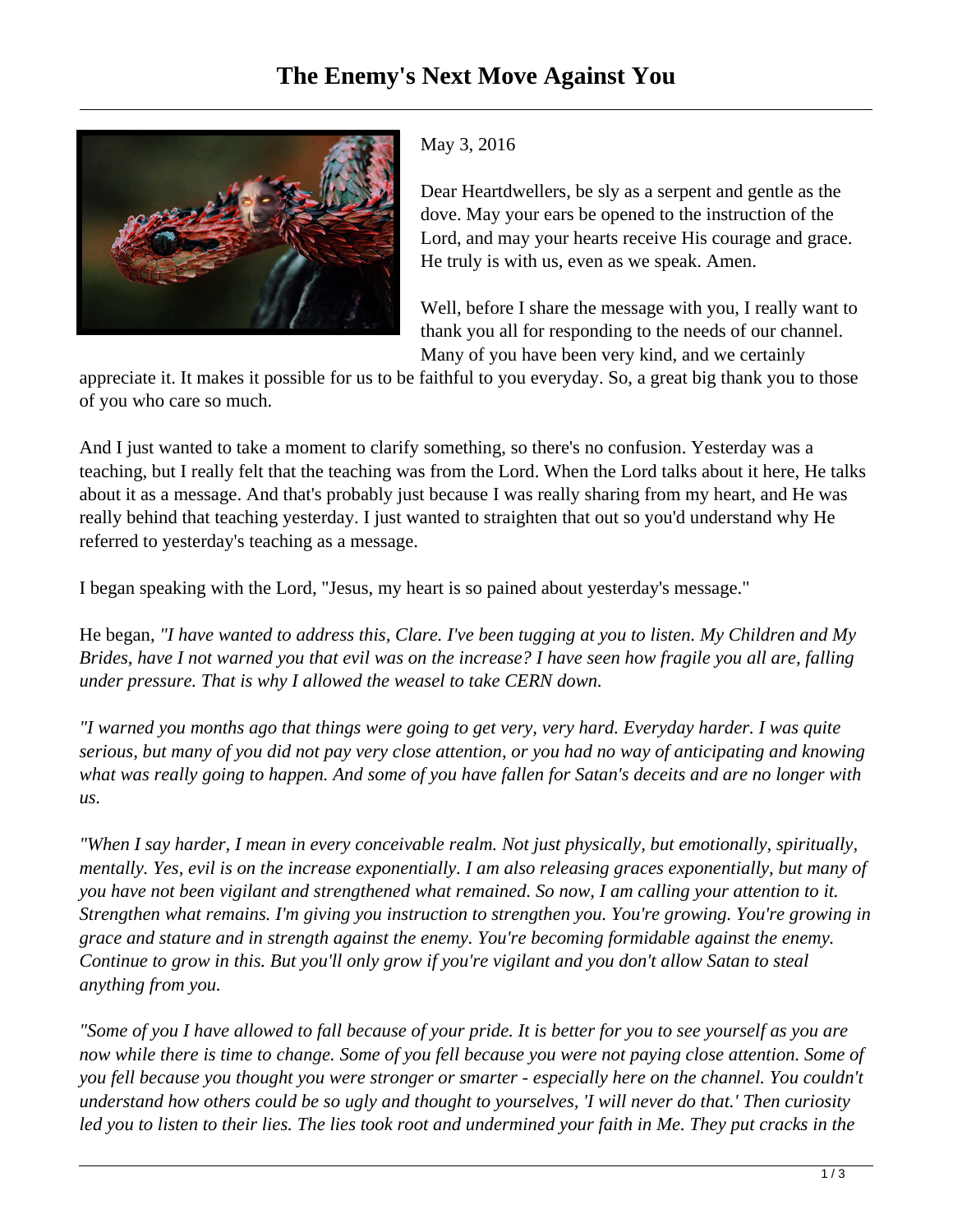## *foundation.*

*"Oh, do you know that this an invitation to evil? Those very words, 'Not me. I will never fall.' Yes, that is an invitation to the enemy. He sees that you feel secure and he also sees your limitations, so he exploits them. Unless you are highly vigilant and spending sufficient time with Me, he can easily outsmart you. That is exactly what has happened here. Certain people didn't realize how vulnerable they were to men's reasonings. They didn't realize they had a bias, an area of scorn, contempt and bitterness for others. And that opened the door to a fall.*

*"Whenever I instruct you, there is a very specific reason. I am warning you of the enemy's next move. I can see the traps as they are preparing for you. I can also see your weaknesses. I pinpoint a dynamic everyday to warn you of what is coming. If you don't obey, you open yourself to a fall. You cannot outsmart the enemy if you do not follow Me in obedience. You are no match for them without Me. And when you go out from the sheep pen without Me leading you, you are indeed without Me, in the sense that I cannot protect you from what you openly pursue against My will.*

*"So, I gave some very serious warnings beginning in February, that evil had increased and would continue to increase as we approached the day and the hour. I told you it would get harder and harder but I would be with you to help you overcome your trials. I never left you, but some of you left Me.* 

*"Now I say to the new ones on this channel, never take My warnings or instructions to you for granted or take them lightly. Always pay serious heed, because I am preparing you for the snare that has been laid at your feet. And if you obey, you will not be captured.* 

*"If you are approached by evil behind everyone's back on this channel, do not entertain or try to reason with these people. Many of them have been trained in years of religious arguments to take away your freedom in Me. Others are just well trained trolls, souls for hire that are happy to defame anyone for the right price. Some are atheists and totally blind to the truth. They pose as Christians to capture their audience but they are full of beguiling and rebellious spirits and their only motive is to kill, steal and destroy all the good I have imparted to you in your walk with Me.*

*"I am ever by your side, continually watching over you, whispering in your ear: 'Don't go there. Do this it would be good if you did that.' 'Don't answer that, delete it.' Yes, I am advising you continually. But My voice is so familiar to you, you actually believe it to be your own. But if you listen very carefully, you will realize that thought did not originate with you...it came from a different source.* 

*"So you say, 'What if it came from the enemy?' Well, you will know immediately because you will lose the peace you had five minutes ago. When that happens the suggestion is from the evil one, rest assured. That is THE acid test. Did it leave you in peace? Or in turmoil?*

*"Well, My precious ones, how I dislike to give you a negative message two days in a row, but I am preparing you for the battle that lies ahead and there is no easy way to do that. Understand that if you have discerned it is truly Me speaking to you through this Still Small Voice channel, and you are contacted by people claiming to want to save your soul, they are either very deceived or hired by the enemy. In any case, they are working for Satan, whether they are aware of it or not.* 

*"The Pharisees seemed pious and good, but they crucified Me. That same spirit is now stalking you on*